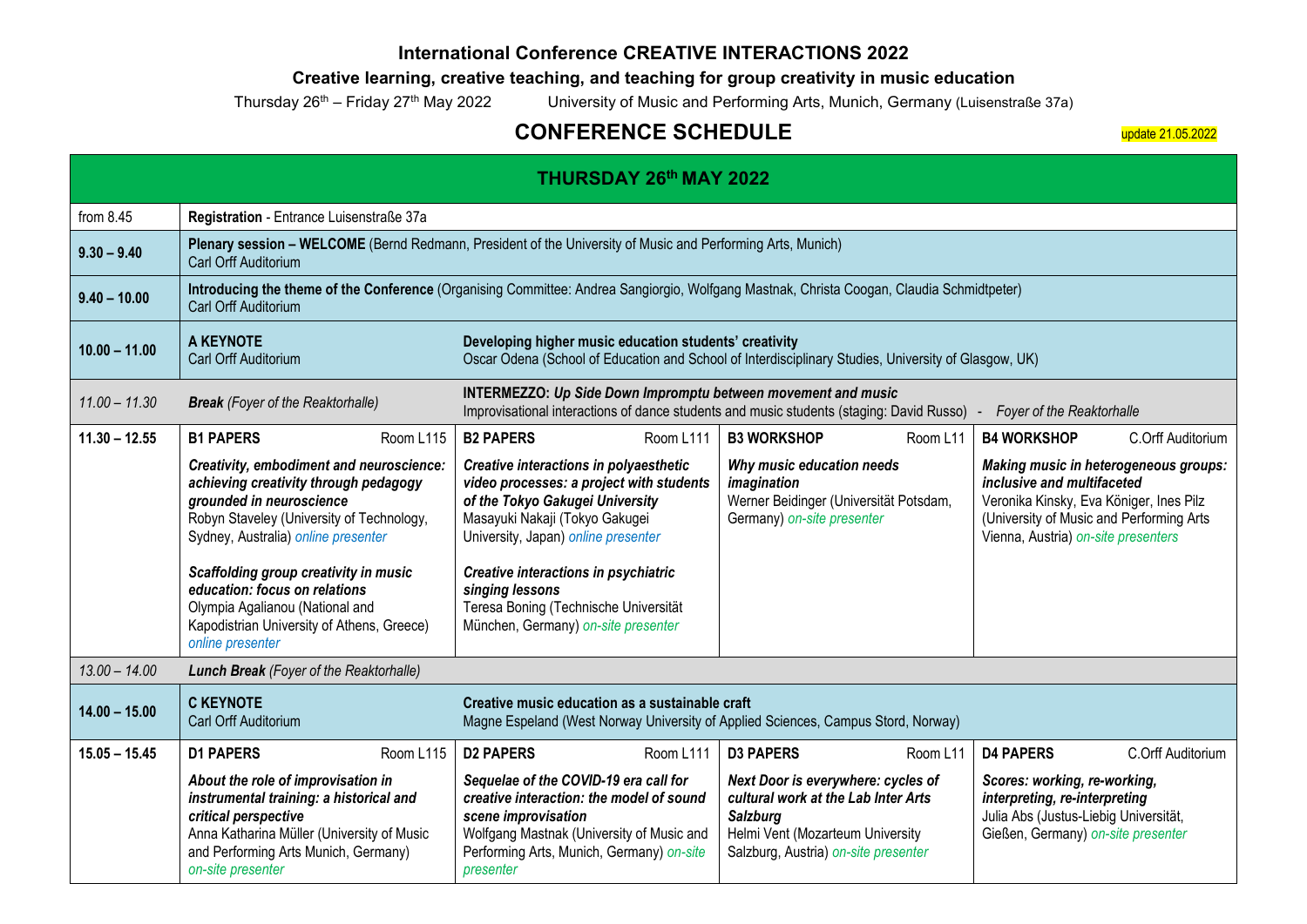| $15.45 - 16.15$ | <b>Break</b> (Foyer of the Reaktorhalle)                                                                                                                                                                                                                                                                                                                                             |           |                                                                                                                                                                                                                                                                                                                                         |           |                                                                                                                                                               |          |                                                                                                                                         |                   |
|-----------------|--------------------------------------------------------------------------------------------------------------------------------------------------------------------------------------------------------------------------------------------------------------------------------------------------------------------------------------------------------------------------------------|-----------|-----------------------------------------------------------------------------------------------------------------------------------------------------------------------------------------------------------------------------------------------------------------------------------------------------------------------------------------|-----------|---------------------------------------------------------------------------------------------------------------------------------------------------------------|----------|-----------------------------------------------------------------------------------------------------------------------------------------|-------------------|
| $16.15 - 17.40$ | <b>E1 PAPERS</b>                                                                                                                                                                                                                                                                                                                                                                     | Room L115 | <b>E2 PAPERS</b>                                                                                                                                                                                                                                                                                                                        | Room L111 | <b>E3 WORKSHOP</b>                                                                                                                                            | Room L11 | <b>E4 WORKSHOP</b>                                                                                                                      | C.Orff Auditorium |
|                 | "Violin-rules": learning to develop creative<br>interaction in beginner violin-group<br>players<br>Annamaria Minafra (Conservatorio di Musica<br>"N. Piccinni", Bari, Italy) online presenter<br>Creative teacher-student interaction in<br>piano lessons with preschool children<br>Yanfang Chen (University of Music and<br>Performing Arts, Munich, Germany) on-site<br>presenter |           | Invisible creative interactions: spiritual<br>and empathetic flow in vocal group<br>meditation<br>Jingyi Yang (Beijing Normal University,<br>China) on-site presenter<br>Enhancing the creativity of children/<br>notion of creativity in Czechia<br>Jiřina Jiřičková (Charles University, Prague,<br>Chech Republic) on-site presenter |           | An unusual visit to a museum: music -<br>movement - interaction<br>Renate Kühnel (University of Applied<br>Sciences Regensburg, Germany) on-site<br>presenter |          | Improvisation for all ages<br>Doug Goodkin (AOSA American Orff<br>Schulwerk Association, San Francisco<br>School, USA) online presenter |                   |
| $17.40 - 19.30$ | <b>Evening Buffet</b> (Foyer Reaktorhalle)                                                                                                                                                                                                                                                                                                                                           |           |                                                                                                                                                                                                                                                                                                                                         |           |                                                                                                                                                               |          |                                                                                                                                         |                   |
| $19.30 - 20.45$ | <b>Concert in the Reaktorhalle</b><br>"Moving within Earshot: A repertory evening of short improvisations and compositions"                                                                                                                                                                                                                                                          |           |                                                                                                                                                                                                                                                                                                                                         |           |                                                                                                                                                               |          |                                                                                                                                         |                   |

| <b>FRIDAY 27th MAY 2022</b> |                                                                                                                                                                                                                                                                                                                                                                                                                                                                                                                                                 |                                                                                                                                                                                                                                                                                                                                                                                                                                                                                                                                             |                                                                                                                                            |  |  |  |  |
|-----------------------------|-------------------------------------------------------------------------------------------------------------------------------------------------------------------------------------------------------------------------------------------------------------------------------------------------------------------------------------------------------------------------------------------------------------------------------------------------------------------------------------------------------------------------------------------------|---------------------------------------------------------------------------------------------------------------------------------------------------------------------------------------------------------------------------------------------------------------------------------------------------------------------------------------------------------------------------------------------------------------------------------------------------------------------------------------------------------------------------------------------|--------------------------------------------------------------------------------------------------------------------------------------------|--|--|--|--|
| $9:00 - 9.20$               | Come together / Warm-up Clara Horbach - Room L11                                                                                                                                                                                                                                                                                                                                                                                                                                                                                                |                                                                                                                                                                                                                                                                                                                                                                                                                                                                                                                                             |                                                                                                                                            |  |  |  |  |
| $9.30 - 11.00$              | <b>F KEYNOTE / WORKSHOP</b><br>Carl Orff Auditorium                                                                                                                                                                                                                                                                                                                                                                                                                                                                                             | Transformation, personal knowledge and agency through dialogues in movement and music<br>Karin Greenhead (Royal Northern College of Music, Manchester, UK)                                                                                                                                                                                                                                                                                                                                                                                  |                                                                                                                                            |  |  |  |  |
| $11.00 - 11.30$             | <b>Break</b> (Foyer of the Reaktorhalle)                                                                                                                                                                                                                                                                                                                                                                                                                                                                                                        | <b>INTERMEZZO: Up Side Down Impromptu between movement and music</b><br>Improvisational interactions of dance students and music students (staging: David Russo) -<br>Foyer of the Carl Orff Auditorium                                                                                                                                                                                                                                                                                                                                     |                                                                                                                                            |  |  |  |  |
| $11.30 - 12.55$             | <b>G1 PAPERS</b><br>Room L115                                                                                                                                                                                                                                                                                                                                                                                                                                                                                                                   | <b>G2 ROUND TABLE</b><br>Room L111                                                                                                                                                                                                                                                                                                                                                                                                                                                                                                          | <b>G3 WORKSHOP</b><br>Room L11                                                                                                             |  |  |  |  |
|                             | "PLAY SPACE MUSIC": an improvisation<br>project between musicians and dancers<br>with and without additional support needs<br>Susanne Rebholz, Shirley Salmon (formerly<br>Orff Institute, Mozarteum University Salzburg,<br>Austria) on-site presenters<br>Online teaching and learning: a framework<br>for stimulating the quality of kinaesthetic<br>experiences in music and movement<br>Franziska Boehm (Trinity Laban, London,<br>UK), Christa Coogan (University of Music and<br>Performing Arts, Munich, Germany) on-site<br>presenters | <b>ROUND TABLE: Creative interactions in</b><br>cultural traditions: a Euro-Asian<br>perspective on elemental music & dance<br>education<br>Host: Wolfgang Mastnak (University of<br>Music and Performing Arts, Munich,<br>Germany) on-site presenter<br>Guests: Lasanthi Manaranjanie Kalinga<br>Dona (University of Kelaniya, Sri Lanka),<br>Sezen Özeke (Bursa Uludağ University,<br>Turkey), Alla Toropova (Moscow State<br>Pedagogical University, Russia), Danhong<br>Yu (Shanghai Conservatory of Music,<br>China) online presenters | <b>Creative collaboration</b><br>Soili Perkiö, Elisa Seppänen (University<br>of the Arts, Sibelius Academy, Finland)<br>on-site presenters |  |  |  |  |